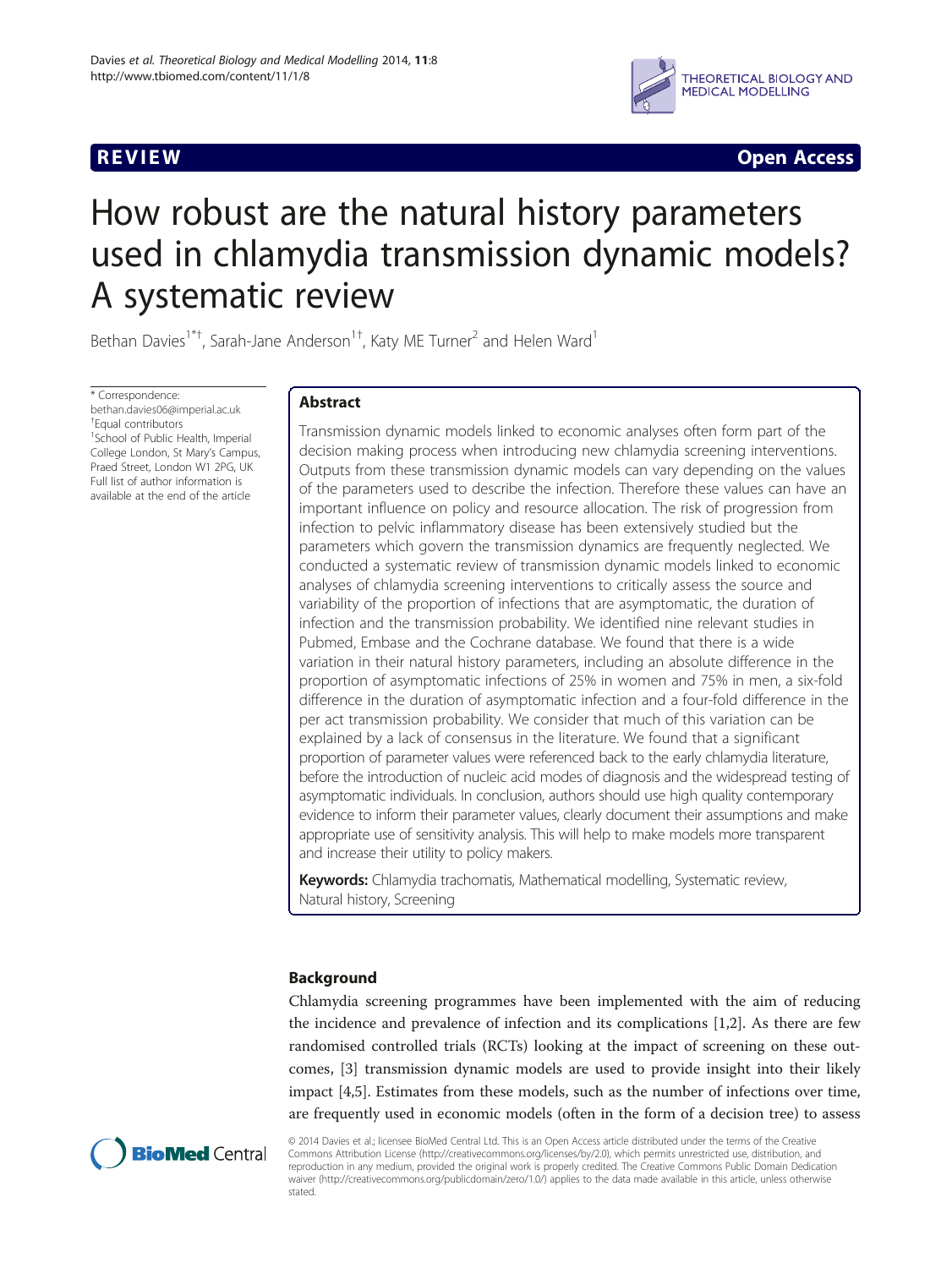the cost-effectiveness of hypothetical chlamydia screening programmes. Therefore dynamic economic models are an important source of evidence for policy makers.

Transmission dynamic models capture not only the direct effects of screening (i.e. the number of individuals screened, diagnosed and treated) but also the indirect effect of reduced onward transmission [[6](#page-11-0)]. A key concept in infectious disease dynamics is the 'basic reproduction number'  $(R_0)$ ; the average number of new infections arising from an infected individual in a wholly susceptible population [[7\]](#page-11-0). It is determined by both population level factors and biological factors specific to the organism and is the product of the probability of transmission between an infected person and an uninfected person (β), the contact rate between infected and susceptible people (c) and the duration of infection (D).

Despite this fundamental role in infection transmission dynamics, there is widely acknowledged uncertainty in the parameters used to calculate  $R_0$  for chlamydia [\[8-10](#page-11-0)]. This means that the predicted impact of a chlamydia screening intervention can be altered under different but similarly plausible assumptions about for example, the untreated duration of infection or the proportion of infections that are asymptomatic [[10,11\]](#page-11-0). To improve the interpretation of the results from a model it is important to consider how the assumptions used in the study compare to the full range of plausible input values.

In this study we focus on transmission dynamic models embedded within economic analyses. We will consider the representation of the biological characteristics of chlamydia that are central to modelling its transmission in a population, and that ultimately influence the predicted success of interventions. Specifically, we aim to critically assess the source and variability of the proportion of infections that are asymptomatic, the duration of infection and the transmission probability to increase model transparency and improve understanding of the current level of knowledge on the biological features determining the transmission of chlamydia.

# Methods

We searched Pubmed, Embase and the Cochrane database between 01/01/2004 and 29/05/2013 using a search strategy based on a published systematic review of economic evaluations of chlamydia screening [[12\]](#page-11-0). For full details of the search methodology see additional information (Additional file [1\)](#page-10-0). To be included in this review, studies must contain a transmission dynamic model linked to an economic model that considers women in a general population setting, any chlamydia screening intervention and at least one adverse reproductive outcome in women. The search was limited to models with an economic component as they are formulated to directly inform the policy making process (such studies must include at least one reproductive outcome in order to estimate the potential health benefits from screening). Non-English language and non-human studies, abstracts, letters and editorials were excluded.

References were imported to an Endnote library where duplicates were identified based on author, title and year of publication followed by a manual search for additional duplicates. One author (BD) screened the titles, abstracts and full manuscripts, where necessary, to identify studies for inclusion. Two authors (SA and BD) reviewed the reference lists of included articles for relevant studies and extracted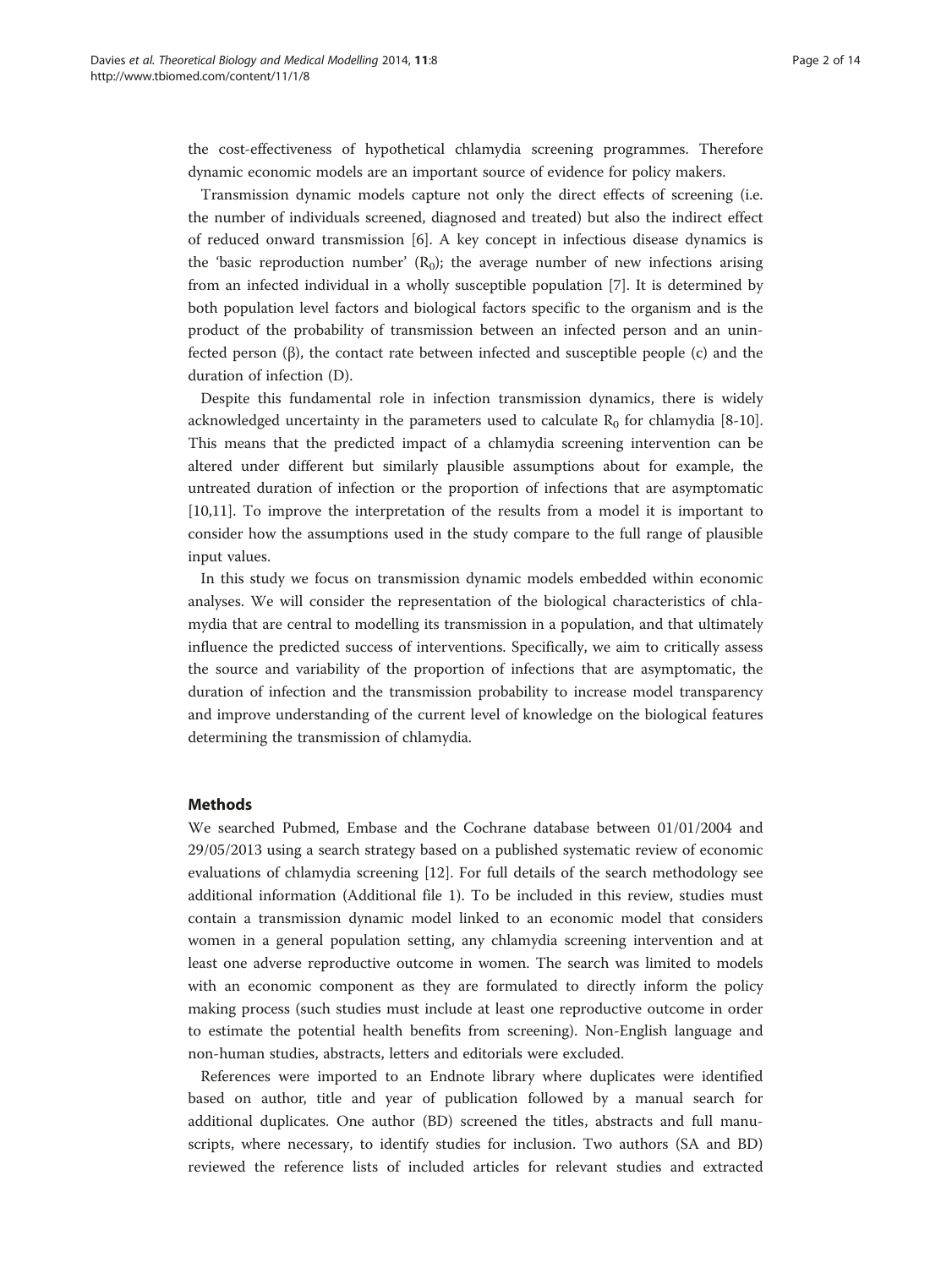information about study design, setting, natural history parameter values and parameter source. We limited the natural history parameters to those which influence the transmission dynamic component of the model. Other parameters, including those which determine the likelihood of later complications, have been reviewed elsewhere and were beyond the scope of this review [[13](#page-11-0)]. For each study included in the review, we obtained the references for the natural history parameters and the references cited within these studies (if they were not original studies) until the underlying reference was identified.

We present a descriptive analysis of the natural history parameters and a critical review of the quality and appropriateness of the cited sources. For the proportion of infections which are asymptomatic in women, we constructed a flowchart depicting the pathway of references used to inform the assumption in each of the studies included in this review. Within this figure, we classified the studies as either "primary" studies if they generated new data or "review or modelling" studies if they were based on existing data. We also identified the primary studies that had a suitable design for informing this parameter (defined as a study looking at a population of women not selected on the basis of symptoms who were tested for chlamydia) and presented a parameter value.

# Results

The initial search identified 629 papers of which 9 met the inclusion criteria [[5,6,14-20](#page-11-0)]. We also included two studies from the systematic review we based our search strategy on that met the inclusion criteria for this study [\[21,22](#page-11-0)] (Figure 1). These eleven studies included two sets of publications from research groups that use the same dynamic model and parameter values [[6,16,17,22\]](#page-11-0). To avoid over-representing the methods of these authors we have combined the parameter information from each set

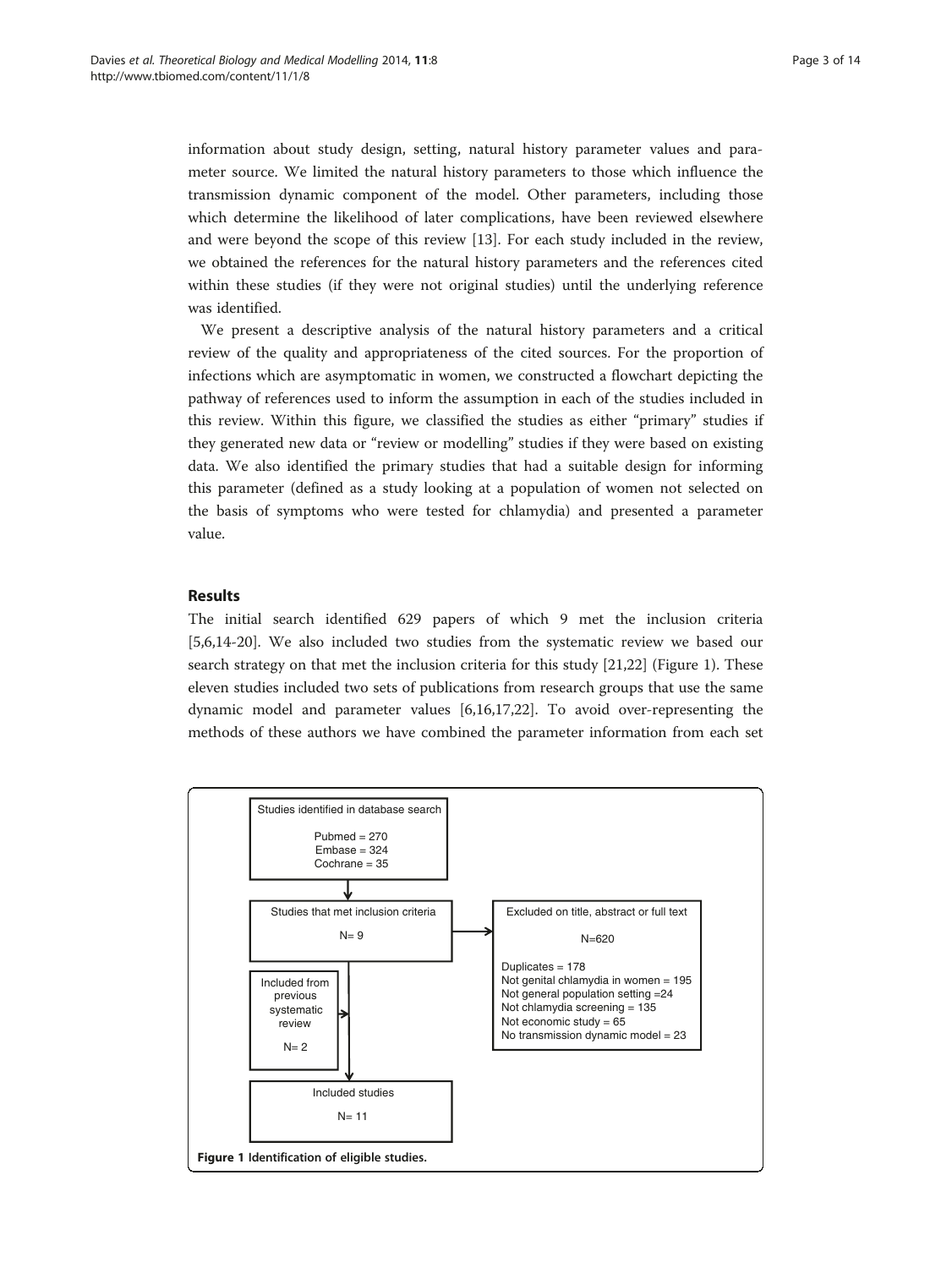of papers and we reference the earliest publication when referring to the set [[17](#page-11-0),[22](#page-11-0)]. Therefore we present our analysis of nine studies with independent parameter estimates [[5,14,15,17-22\]](#page-11-0).

All the studies included in this review consider the cost-effectiveness of hypothetical chlamydia screening programmes or modifications to existing control strategies in developed countries (Table [1\)](#page-4-0). Six of these nine studies [\[5,14,15,18,19,22](#page-11-0)] use an individual based transmission dynamic model and the remaining three [\[17,20,21\]](#page-11-0) use a compartmental model. Two of the nine studies [[17,21\]](#page-11-0) developed a novel transmission dynamic model and 7 studies [[5,14,15,18-20,22](#page-11-0)] are based on one of three previously published transmission dynamic models, Fisman et al. [[20](#page-11-0),[23](#page-12-0)]; Kretzschmar et al. [[4,5,15,19,22\]](#page-11-0) and Turner et al. [\[14,18](#page-11-0)[,24](#page-12-0)]. The values of key parameters used in the included studies are given in Table [1.](#page-4-0) Figure [2](#page-6-0) provides an illustration of the reference pathway for the proportion of infections that are asymptomatic in women [[4,5,14,15,17-22](#page-11-0)[,24-47](#page-12-0)]; the reference pathway for all three parameters, in men and women, is provided in the additional information (Additional file [2\)](#page-10-0).

All nine studies assume a sex difference in the proportion of the population who develop symptoms following infection. In three of the nine studies, men have a higher proportion of infections that are asymptomatic (92-100% compared to 90–95.5% in women) [\[14,18,20](#page-11-0)]. Two of this group of three studies [[14,18\]](#page-11-0) share a common source for this parameter, the modelling study by Turner et al., [\[24\]](#page-12-0) where the proportion of infections that are asymptomatic is obtained through model fitting (Figure [2](#page-6-0)). The other study in this group of three [[20\]](#page-11-0) references a variety of studies [\[25-27](#page-12-0)]. The remaining six studies assume that between 70-75% of infections in women are asymptomatic [\[5,15,17,19,21,22](#page-11-0)]. Four of these six assume that 50% of infections in men are asymptomatic [\[15,17,21,22](#page-11-0)] and two assume that 25% of infections in men are asymptomatic [\[5](#page-11-0),[19](#page-11-0)]. The modelling study by Kretzschmar et al. is referenced as the sole source of this parameter in three of the six studies [\[4,5,15,19\]](#page-11-0) while the remaining three studies [[17,21,22\]](#page-11-0) reference a variety of studies [[28-32,49](#page-12-0)].

For the duration of infection, seven of the nine studies define it for symptomatic or asymptomatic infection [\[5,15,17-19,21,22](#page-11-0)] and two define it for treated or untreated infection [[14,20\]](#page-11-0). For the purposes of this comparison, when discussing duration of infection we have included estimates of the duration in treated individuals in the 'symptomatic' category and estimates of the duration in untreated individuals in the 'asymptomatic' category, although we recognise that this is an assumption. Five of the nine studies assume no sex difference in the duration of infection, [\[14,17,18,20,21](#page-11-0)] two assume a sex difference in the duration of symptomatic infection [[5,19\]](#page-11-0) and two assume a sex difference in the duration of symptomatic and asymptomatic infections [[15,22\]](#page-11-0). Where a sex difference is assumed, infection is always stated to last longer in women. In eight of the nine studies, asymptomatic infection is estimated to last between 180–370 days in women and 180–200 days in men [[5](#page-11-0),[14](#page-11-0),[15,17](#page-11-0)-[20,22\]](#page-11-0). In the remaining study, the duration of asymptomatic infection is stated to be around 2–3 years [[21\]](#page-11-0). The duration of symptomatic infection ranges between 30–40 days in women and 30–33 days in men in the seven studies where this parameter is presented [[5,14,15,17-19,22\]](#page-11-0).

Adams and Gillespie [\[14,18](#page-11-0)] assume the shortest duration of symptomatic and asymptomatic infection and are based on the model by Turner et al. where the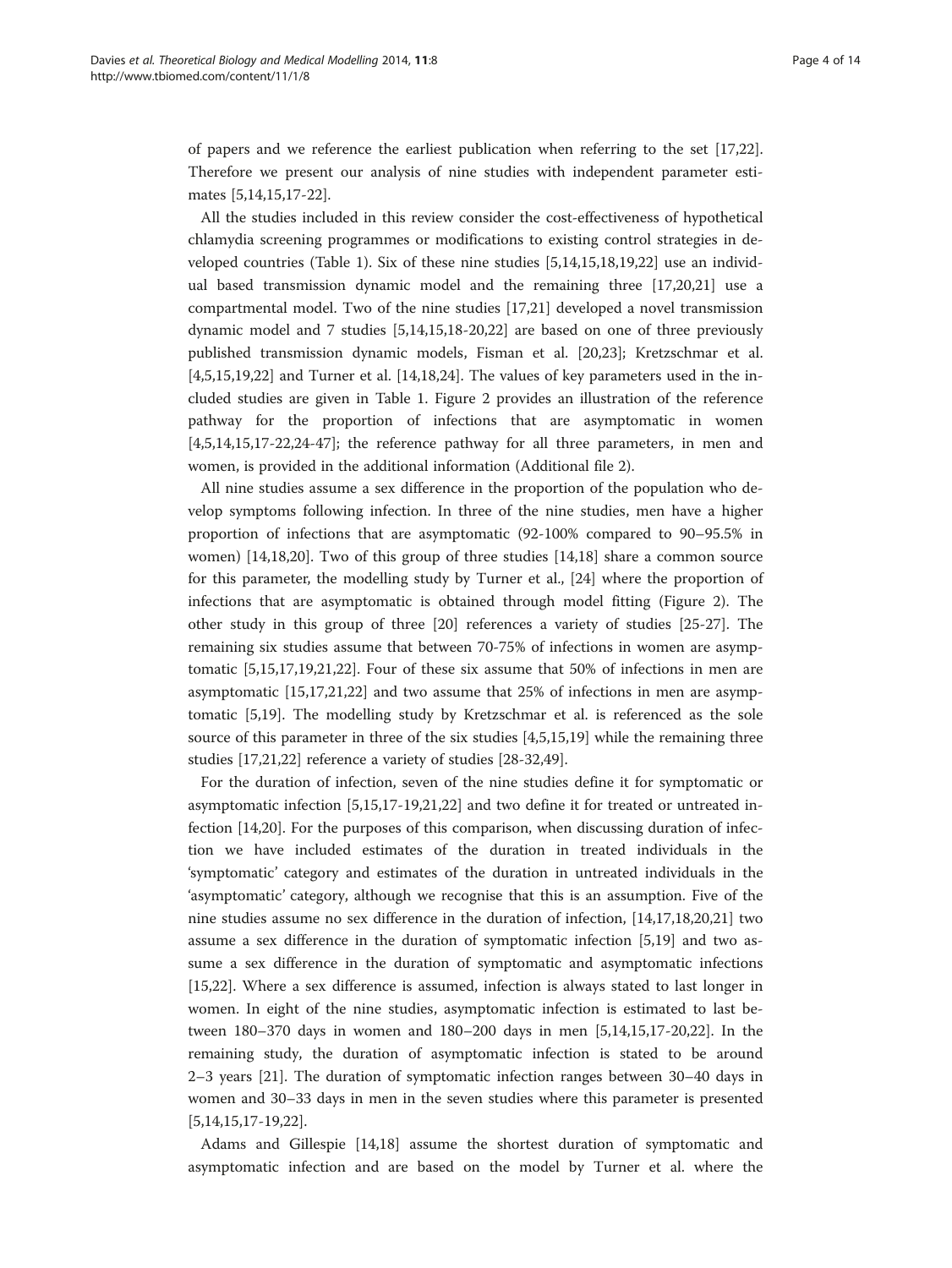# <span id="page-4-0"></span>Table 1 Description of included studies

| Study                                | Setting                                                          | TD model structure<br>and source                                   | Screening uptake<br>source                                          | Baseline chlamydia<br>prevalence source                            | Proportion<br>asymptomatic | <b>Duration of infection</b>             |                                        | <b>Risk of transmission</b>                                                             |
|--------------------------------------|------------------------------------------------------------------|--------------------------------------------------------------------|---------------------------------------------------------------------|--------------------------------------------------------------------|----------------------------|------------------------------------------|----------------------------------------|-----------------------------------------------------------------------------------------|
|                                      |                                                                  |                                                                    |                                                                     |                                                                    |                            | <b>No</b><br>symptoms                    | Symptoms                               | (baseline)                                                                              |
| Adams et al.<br>2007 [14]            | Comparison of<br>screening strategies, UK                        | Individual based,<br>Turner et al. [24]                            | Studies of<br>opportunistic<br>screening, England                   | Systematic review<br>and UK survey data                            | 95.5% women;<br>100% men   | 180 days not<br>seeking<br>treatment     | 30 days<br>seeking<br>treatment        | 0.0375 per act                                                                          |
| Andersen et al.<br>2006 [15]         | Home sampling<br>screening with partner<br>notification, Denmark | Individual based.<br>Kretzschmar et al. [4,48]                     | RCT of home<br>sampling, Aarhus                                     | Danish surveillance<br>system and observational<br>study in Aarhus | 70% women;<br>50% men      | 370 days in<br>women;<br>200 days in men | 40 days in<br>women;<br>33 days in men | $0.11$ per act                                                                          |
| de Vries et al.<br>2006 [17]         | One off screening,<br>the Netherlands                            | Compartmental,<br>original model                                   | Pilot of one off<br>screening, the<br>Netherlands                   | Pilot of one off<br>screening, the<br>Netherlands                  | 70% women;<br>50% men      | 1 year                                   | 1 month                                | 0.68 assume per<br>partnership                                                          |
| de Vries et al.<br>2008 [16]         | Repeat systematic<br>screening, the<br>Netherlands               | As above                                                           | As above                                                            | As above                                                           | As above                   | As above                                 | As above                               | As above                                                                                |
| Gillespie et al.<br>2012 [18]        | Opportunistic screening,<br>Ireland                              | Individual based.<br>Turner et al. [24]                            | Pilot of<br>opportunistic<br>screening, Ireland                     | UK data                                                            | 95.5% women;<br>100% men   | 180 days                                 | 30 days                                | 0.0375 per act                                                                          |
| Low et al.<br>2007 [5]               | Active screening, UK                                             | Individual based.<br>Kretzschmar et al. [4,48]                     | ClaSS cross sectional<br>study of screening<br>uptake               | ClaSS project                                                      | 70% women;<br>25% men      | 200 days                                 | 33 days in men                         | 40 days in women; 0.122 per act female<br>to male;<br>$0.154$ per act<br>male to female |
| Roberts et al.<br>2007 [19]          | Register based<br>screening, England                             | Individual based,<br>Kretzschmar et al.<br>and Low et al. [4,5,48] | ClaSS cross sectional ClaSS project<br>study of screening<br>uptake |                                                                    | 70% women;<br>25% men      | 200 days                                 | 40 days in women;<br>33 days in men    | 0.061 per day female<br>to male;                                                        |
|                                      |                                                                  |                                                                    |                                                                     |                                                                    |                            |                                          |                                        | 0.077 per day male<br>to female                                                         |
| Townshend<br>and Turner<br>2000 [21] | Three different<br>screening strategies, UK                      | Compartmental,<br>original model                                   | Not presented                                                       | Sample of women<br>presenting for cervical<br>smear, UK            | 75% women;<br>50% men      | 2-3 years                                | Not presented                          | Not presented                                                                           |
| Tuite et al.<br>2012 [20]            | Screening, Canada                                                | Compartmental,<br>Fisman et al. [23]                               | Testing patterns<br>from Ontario Public<br>Health Laboratory        | Annual notifiable<br>disease data, Canada                          | 90% women;<br>92% men      | 1 year untreated Not presented           |                                        | Present per partnership<br>transmission probability*<br>partner change rate             |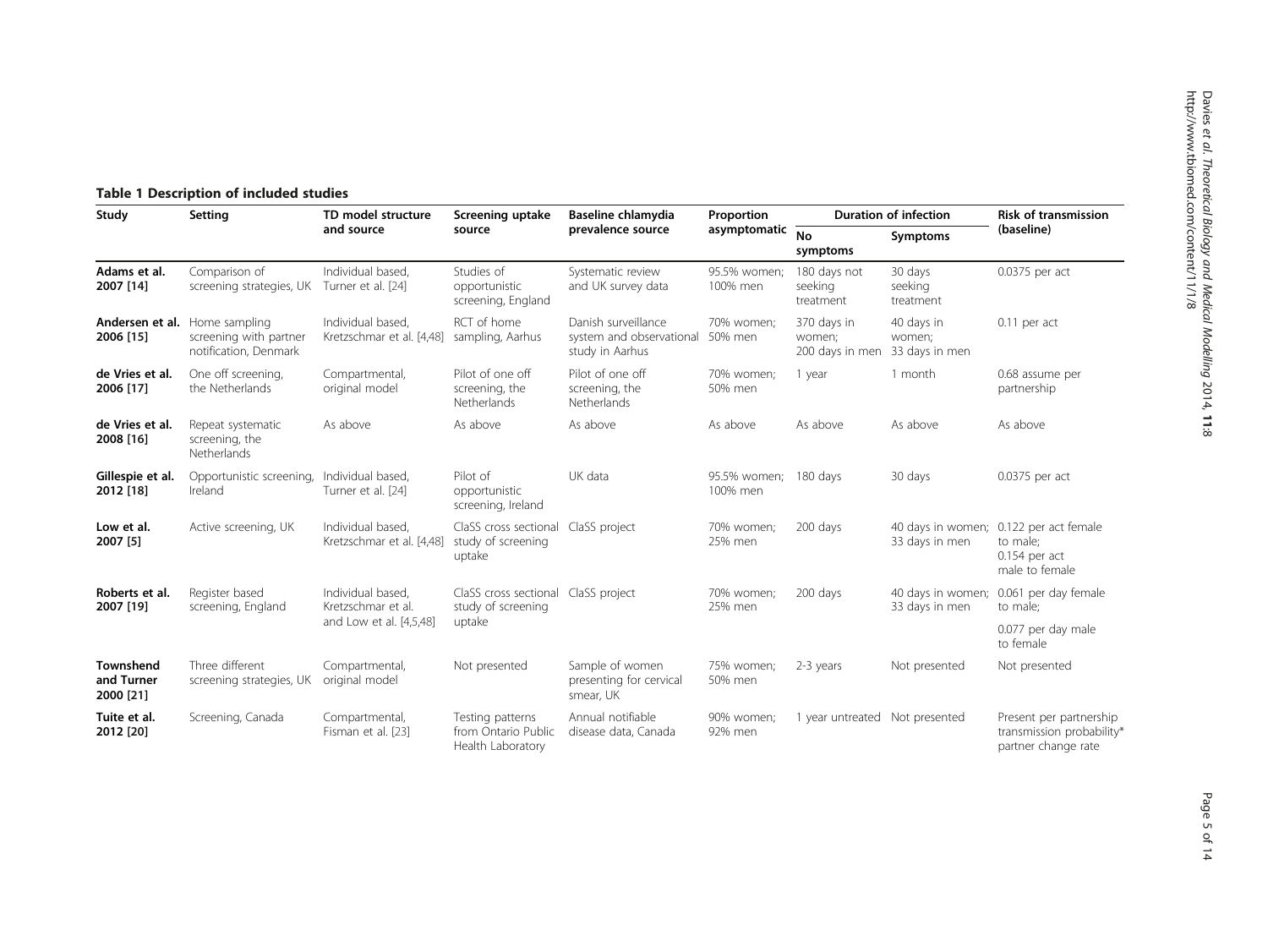| Welte et al.<br>2000 [22] | GP based opportunistic<br>screening, Netherlands | Individual based,<br>Kretzschmar et al. [4,48] Amsterdam | GP pilot study, | GP pilot study,<br>Amsterdam | 70% women:<br>50% men             | Not presented                                           | Not presented        | $0.10$ per act |
|---------------------------|--------------------------------------------------|----------------------------------------------------------|-----------------|------------------------------|-----------------------------------|---------------------------------------------------------|----------------------|----------------|
| Welte et al.<br>2005 [6]  | As above                                         | As above                                                 | As above        | As above                     | Not stated,<br>assume as<br>above | 370 davs in<br>women:<br>200 days in men 33 days in men | 40 days in<br>women: | $0.11$ per act |

# Table 1 Description of included studies (Continued)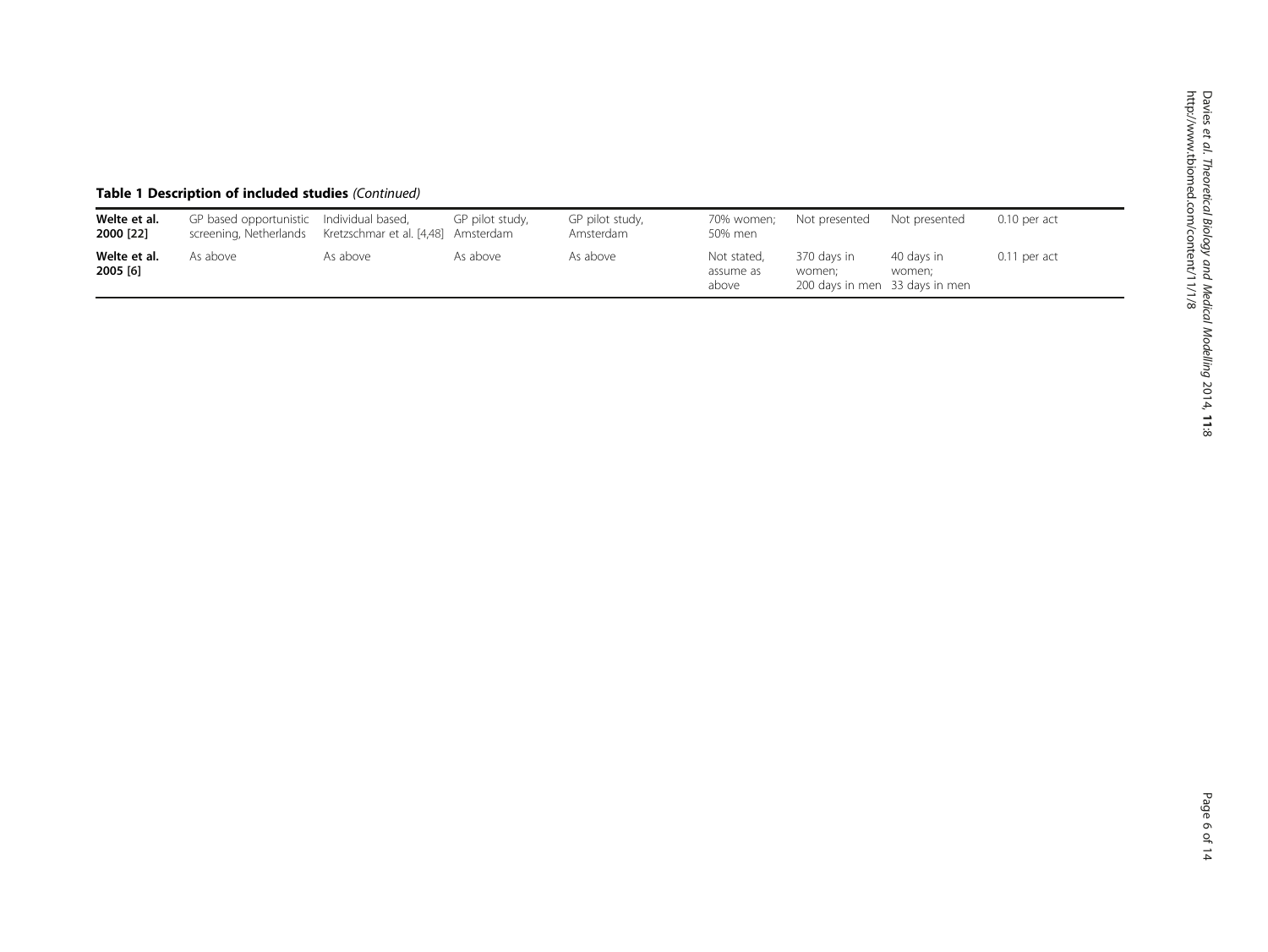<span id="page-6-0"></span>

parameters were obtained from reviews by Golden et al. and Korenromp et al. [[24,50,51\]](#page-12-0). Andersen, Low, Roberts and Welte [[5,15](#page-11-0),[19](#page-11-0),[22](#page-11-0)] base their durations on the model by Kretzschmar et al. [[4\]](#page-11-0) who referenced prospective cohorts by Buhaug et al. [[52\]](#page-12-0) and Rahm et al. [\[33](#page-12-0)] for the duration of asymptomatic infection in women while the remaining durations (symptomatic infection in women; asymptomatic infection in men; symptomatic infection in men) were taken from a technical report by van de Laar et al. and based on studies of gonorrhoea as there is no equivalent data for chlamydia [[53\]](#page-12-0). De Vries and Tuite use one year as the duration of asymptomatic infection in women [[17,20\]](#page-11-0) based on a cost-effectiveness study by Buhaug et al. and a review by Geisler et al. [[9,](#page-11-0)[54\]](#page-12-0). One study does not reference this parameter [\[21](#page-11-0)].

Five of the nine studies in this review use a per act transmission probability of between 0.0375 and 0.154 [\[5,14,15,18,22\]](#page-11-0). Of these five studies, the two [\[14,18\]](#page-11-0) that use the lowest value of 0.0375 cited the modelling study by Turner et al. who obtained their value by fitting model prevalence to prevalence data [\[24](#page-12-0)]. The other three of these five studies [\[5,15,22](#page-11-0)] cite the modelling study by Kretzschmar et al. who estimated that the upper bound for the per act transmission probability is 0.108, (calculated from a Sexually Transmitted Infection (STI) clinic study of concordance in partnerships by Quinn et al.) [\[4](#page-11-0)[,55,56\]](#page-12-0). Of the four remaining studies, one [[17](#page-11-0)] uses data from the same study by Quinn et al. and a per partnership transmission probability of 0.68 [[56\]](#page-12-0), one uses a per day transmission probability based on the model of Kretzschmar et al. [[4,19](#page-11-0)] and two do not explicitly state the value used for this parameter [[20,21\]](#page-11-0). Of the seven studies that present the risk of transmission, two assume a sex difference with a higher risk from male to female [[5,19\]](#page-11-0).

The majority of the studies (8 out of 9) perform a sensitivity analysis [\[5,14,15,18-22](#page-11-0)]. However these often focus on intervention related parameters (including the probability of accepting a screen [\[5,14,18-22](#page-11-0)], level of partner notification [[15](#page-11-0),[22](#page-11-0)], efficacy of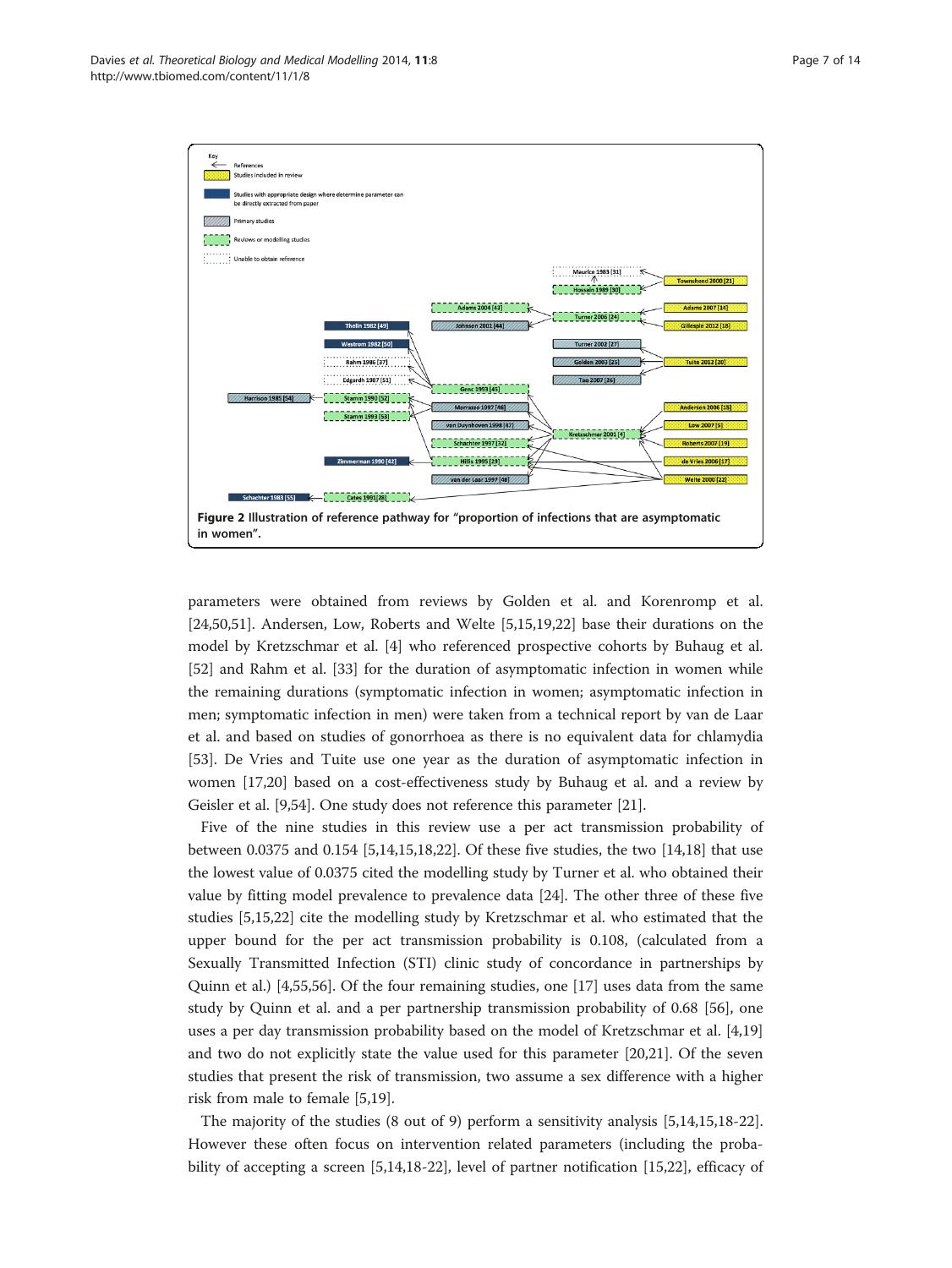treatment [\[14,18,20,21\]](#page-11-0)) and the risk of complications [\[5,14,15,19-22](#page-11-0)]. The natural history parameters considered in this review are often estimated through model fitting or calibration to prevalence or incidence data and the final values used in the models are sometimes not stated.

The quality of referencing for the parameter values was variable. Multiple papers were often cited for each parameter (Figure [2](#page-6-0) and Additional file [2](#page-10-0)) and where it was possible to identify the source reference, a high proportion of parameter values were referenced back to the earlier transmission dynamic models [\[4](#page-11-0),[23](#page-12-0),[24](#page-12-0)]. Some references were from clinical studies conducted before nucleic acid amplification tests (NAATs) and widespread testing of asymptomatic individuals (e.g. Rahm et al. 1986 [[33](#page-12-0)] (duration of infection) and Zimmermann et al. 1990 [\[34\]](#page-12-0) (proportion asymptomatic)). Also, parameter values were often modified from the figure given in the referenced primary study, with varying levels of detail about the rationale behind this change. For the proportion of infections that were asymptomatic in women, we were able to access 22 of the studies that make up the reference pathways of the nine studies in this review. Of these 22 studies, we consider that 12 were primary studies and 4 had an appropriate design to inform estimates of this parameter.

# **Discussion**

#### Main findings

We found wide variation in the natural history parameters used in transmission dynamic models of chlamydia linked to economic analyses. There was an absolute difference in the proportion of asymptomatic infections of 25% in women and 75% in men, a six-fold difference in the duration of asymptomatic infection and a four-fold difference in the per act transmission probability. We conclude that much of this variation can be explained by a lack of evidence or consensus in the literature as multiple sources were often referenced for each parameter. Additionally, there was often little discussion of how the final parameter value was chosen. This may be due to word count restrictions but a description of this critical process would allow readers to better critique the appropriateness of the parameter values used and the potential generalizability of the findings.

### Strengths and limitations of study

We performed a systematic search of the literature. We limited our search to English language papers but we used broad search terms (based on an earlier systematic review) to try and capture relevant studies. We restricted our analysis to studies with transmission dynamic models as this is the gold standard for the cost-effectiveness assessments that are predominantly used by policy makers [\[12](#page-11-0)[,57](#page-12-0)]. Our analysis was limited by the availability of historic references for parameter values and by the reporting and referencing of parameter values in the source publications.

#### Role of model structure and model fitting

Model fitting is commonly used with transmission dynamic models. This is the process of systematically varying the initial parameter values (e.g. transmission probability) until the output of the model reflects a known parameter (e.g. chlamydia prevalence) in the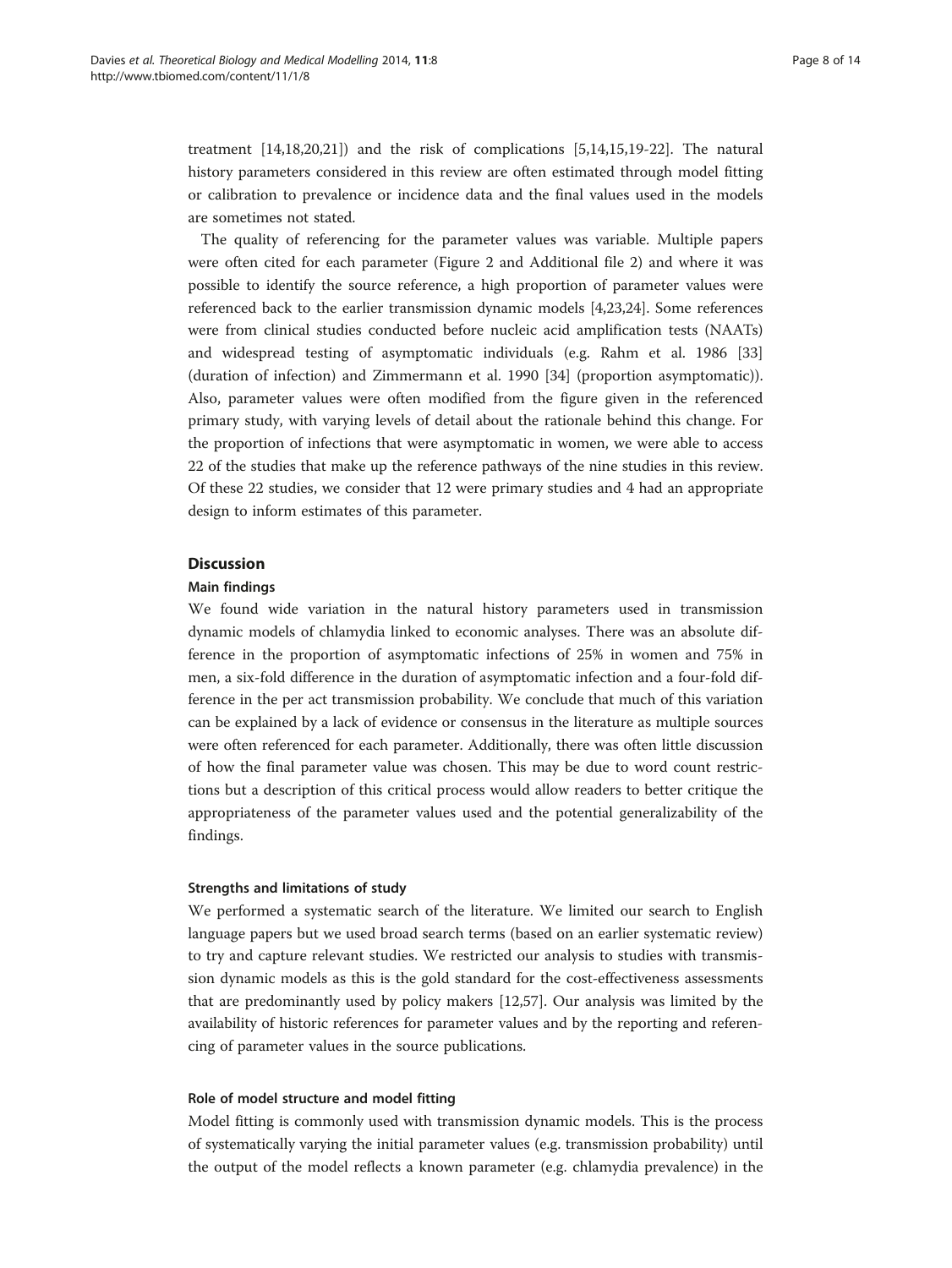studied population. However different parameter combinations can sometimes predict the same model output. Model fit can be improved by fitting to more than one measurement (e.g. prevalence and incidence) but when parameters are obtained through fitting, the model output can only ever be as good as the underlying empirical estimates. Furthermore, correlation exists between certain parameters, such as the transmission probability and duration of infection. This introduces an additional complexity as it means that assumptions made about one variable can and will impact on the other parameter. Therefore to fully interpret a model output it is necessary to understand the uncertainties in each parameter, the correlation between parameters and the underlying model structure.

Meta modelling studies have shown how both model uncertainty and parameter uncertainty can lead to disparate conclusions despite plausible baseline prevalence estimates [[10,](#page-11-0)[58\]](#page-13-0). The appropriate use of sensitivity analysis can explore whether the natural history parameters are affecting the cost-effectiveness findings or the potential impact of the intervention. These issues surrounding model structure, fitting and assumptions have been discussed extensively and there are guidelines available detailing best practice for modelling studies [[57\]](#page-12-0).

#### Strengths and limitations of parameter values

The majority of parameters were well referenced and appropriately sourced and we assume that many of those without a reference were obtained through model fitting. However we found several examples of authors citing several different sources or using parameter values that differed from the quoted source without an adequate discussion of the rationale behind the change. Few authors fully discussed the implications of using parameter values from other settings despite a body of evidence describing how the epidemiology of chlamydia and its complications varies between regions and has changed over time.

The overarching limitation of parameter values used in transmission dynamic models is that they are obtained from primary studies that are not always able to measure the underlying process that will be modelled. For example, we will never be able to measure the true duration of a chlamydia infection in an observational study, as it is the timing of diagnosis rather than the timing of infection that is measured. The design and conduct of the primary study may also affect how well its estimates reflect the true situation. For example the ability of a result of a diagnostic test to measure the true situation is limited by its sensitivity and specificity. And estimates from primary studies may differ between settings and over time, for example due to the introduction of more sensitive tests or a change in the risk profile of the population being tested.

Therefore there will always be uncertainty around how well the estimates from primary studies represent the true situation being modelled. In addition, these estimates (with an uncertain relationship to the true parameter value) are then used in models which by definition are a simplification of the real situation and may not be able to reflect the breadth of heterogeneity in real life. With these limitations in mind, we will go on to discuss the specific strengths and limitations of the three natural history parameters considered in this review.

There was general agreement that asymptomatic infection is more common in women than men (Table [2](#page-9-0)). This may reflect the true biology of chlamydia. However if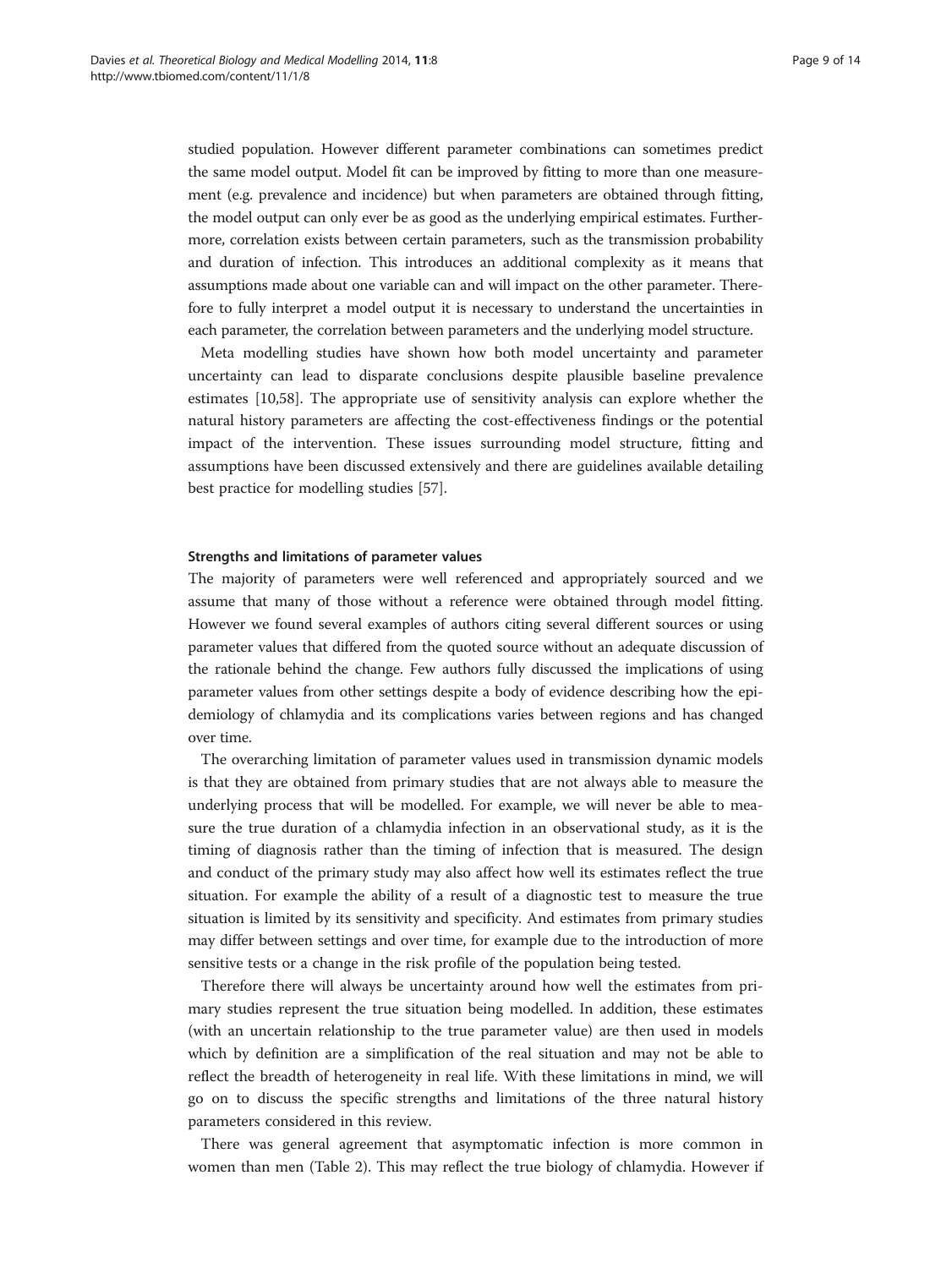| Parameter                    | Range used in included papers              | Suggested value                                                                       |  |  |
|------------------------------|--------------------------------------------|---------------------------------------------------------------------------------------|--|--|
| Proportion asymptomatic      | Male: 25% - 100%                           | To be based on observed treatment<br>seeking rates in the modelled<br>population [24] |  |  |
|                              | Female: 70% - 95.5%                        |                                                                                       |  |  |
| <b>Duration of infection</b> |                                            |                                                                                       |  |  |
| a) Symptomatic               | Male: 30 - 33 days                         | 30 - 33 days (consensus)                                                              |  |  |
|                              | Female: $30 - 40$ days                     |                                                                                       |  |  |
| b) Asymptomatic              | Male: $180 \text{ days} - 3 \text{ years}$ |                                                                                       |  |  |
|                              | Female: 180 days - 3 years                 | 497 days [59]                                                                         |  |  |
| Risk of transmission per act | 0.0375 - 0.154 male - female               |                                                                                       |  |  |
|                              | 00375 - 0122 female - male                 | $0.095$ (IQR $0.06 - 0.167$ ) [60]                                                    |  |  |

<span id="page-9-0"></span>Table 2 Summary of chlamydia natural history parameters used in included studies and suggested evidence based parameter values for future transmission dynamic models

infection lasts longer in women (e.g. faster clearance from the male urethra) there is more opportunity to detect prevalent, and arguably asymptomatic, infections in women. This means that if the true likelihood of having symptoms during an infection is equal between the sexes, a longer duration of infection in women may act to increase the number of infections that are asymptomatic at detection as a proportion of all detected infections in women.

The commonest figures for the proportion of asymptomatic infections, 70% in women and 50% or under in men, are from a historical contact tracing study which used tests with low sensitivity [[34](#page-12-0)]. Therefore this study may underestimate the true proportion infected. If we are going to continue to use this parameter in models there is a need to obtain a contemporary estimate from cases diagnosed using highly sensitive NAATs.

However there is an alternative approach. It has been shown that using a population specific measure of the proportion of individuals who seek treatment, rather than the proportion of infections that are asymptomatic, can provide a better fit to observed chlamydia prevalence [[24\]](#page-12-0). Using observed data on treatment seeking behaviour bypasses the need to make assumptions about the underlying proportion of infections that are symptomatic and ensures that the measure is specific to the population of interest. This is important as the proportion of infections that are symptomatic may not be generalizable as symptom recognition may vary between populations [[51\]](#page-12-0).

Systematic reviews have failed to find consensus in the estimated duration of untreated chlamydia infection [\[9](#page-11-0)[,50,51](#page-12-0)] which may explain why a range of values are used in the studies included in this review (from 180 days to 2–3 years). Most studies assume a shorter duration of infection in men despite little evidence for such a difference [[50](#page-12-0)]. Many authors have discussed the enormous challenges to accurately measuring the duration of untreated infection, including the unknown time from infection to diagnosis, the possibility of reinfection (with same or different strain) and lengthtime bias from screening [[9,](#page-11-0)[50,](#page-12-0)[59\]](#page-13-0). Price et al. evaluated this variation in duration of infection using a mathematical model and predicted that there are several classes of infection that clear at different rates [[59](#page-13-0)]. They estimate that the overall mean duration of untreated infection is 1.36 years (497 days) (95% CI 413–595 days). This is longer than the previously assumed 1 year median duration reported by a systematic review [[9\]](#page-11-0) but similar to the estimate of 433 days (95% CI 420–447) from a modelling study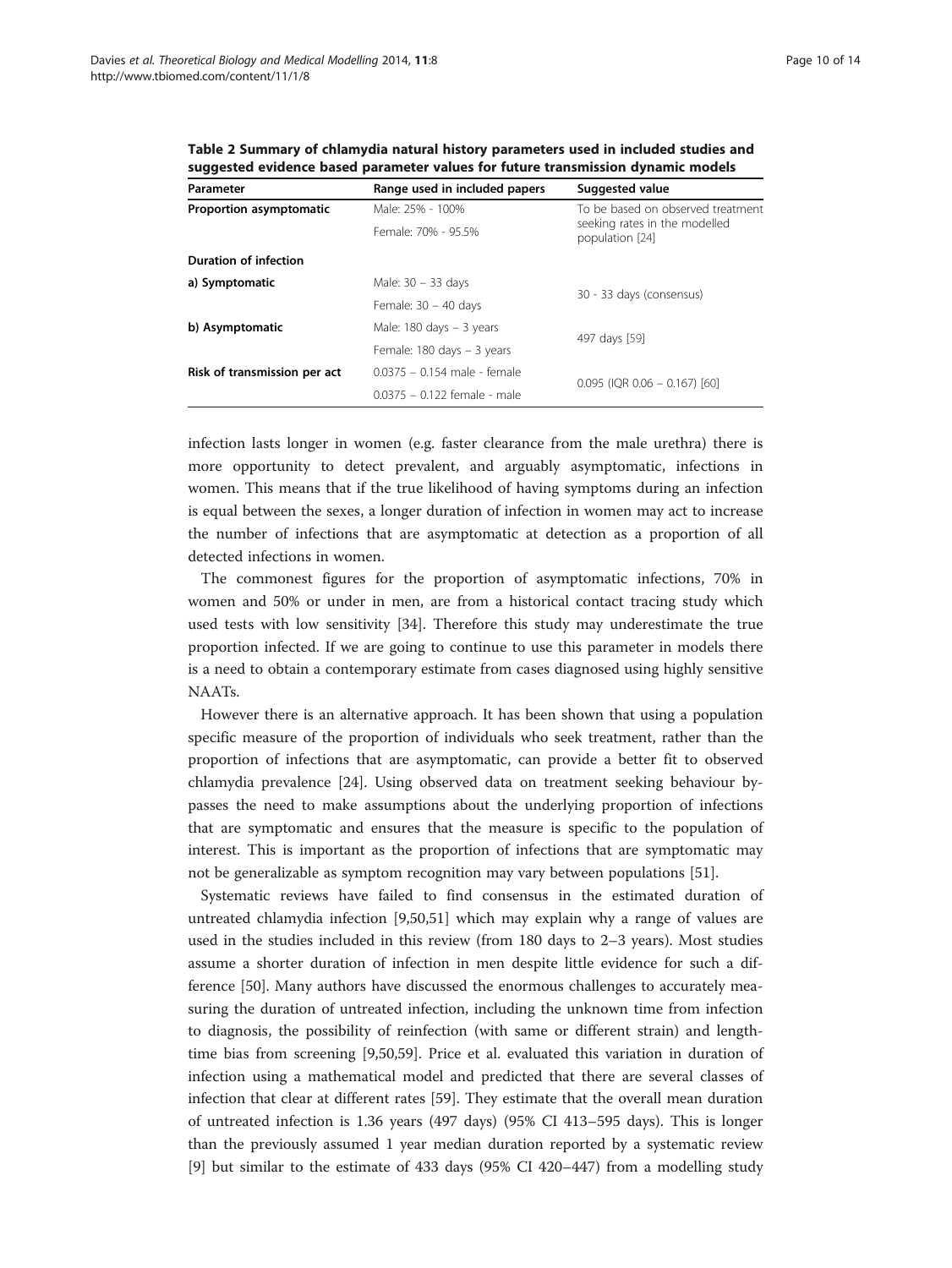<span id="page-10-0"></span>[[11\]](#page-11-0). If these modelling studies are considered to provide more reliable contemporary evidence than historical clinic-based studies alone, then the majority of the studies in this review have truncated the true duration of untreated infection. This may have led to an underestimation of the predicted impact of the screening intervention which in turn may lead to conservative policy decisions.

We found two studies that assumed a sex difference in the probability of transmission. It is likely that this assumption is based on analogy to gonorrhoea, [[48](#page-12-0)] although it has been stated that there is no evidence to suggest that the risk of transmission in chlamydia differs by direction [[56\]](#page-12-0). The majority of studies in this review based the transmission probability on a historic cross-sectional study of STI clinic patients which found that 68% of partners of women diagnosed with chlamydia were also infected [[56](#page-12-0)]. This figure is incorrectly taken to indicate a transmission probability of 0.68. Other authors have discussed the problems with inferring transmission probability from concordance [[56,](#page-12-0)[60](#page-13-0)].

A per act transmission probability is more difficult to measure than the per partnership probability, but it allows reinfection within a partnership to be modelled (which is important if repeat infections have a different risk of complications). Katz et al. used data from a contact tracing programme to estimate that the per act transmission probability was 0.395 from men to women and 0.323 from women to men, [\[55\]](#page-12-0) although they highlight a number of limitations, including assumptions about the distribution of the transmission probability per act with duration of partnership and uncertainty in the number of sex acts within a partnership [[8,](#page-11-0)[55,](#page-12-0)[60\]](#page-13-0). Althaus et al. used Quinn's raw data in a pair model to estimate that the "true" partnership transmission probability, based on two partnerships in the last 12 months, is 0.55 (IQR 0.49 - 0.63) and the "true" per act transmission probability is 0.10 (IQR 0.06 to 0.17), although the limitations with the raw data remain [\[60](#page-13-0)].

# Conclusion

As model predictions are increasingly used to inform public health policy, there is an urgent need for further empirical research to reduce parameter uncertainty. Contemporary estimates could be obtained or improved by undertaking research including surveys to estimate treatment seeking behaviour, mathematical modelling to improve estimates of the duration of infection and concordance studies within screening programmes (in the absence of expedited partner therapy) to estimate the risk of transmission. In the meantime, authors should use the highest quality contemporary evidence to inform their parameter values, clearly document their assumptions and make appropriate use of sensitivity analysis. This will help to make models more transparent and increase their utility to policy makers.

### Additional files

[Additional file 1:](http://www.biomedcentral.com/content/supplementary/1742-4682-11-8-S1.docx) Systematic search methodology. The file contains a detailed description of the systematic search of the literature performed for this review.

[Additional file 2:](http://www.biomedcentral.com/content/supplementary/1742-4682-11-8-S2.docx) Summary of key references used to support parameter values. The file contains a brief description of the references cited as parameter sources by the studies included in the review.

#### Abbreviations

CI: Confidence interval; IQR: Inter quartile range; NAAT: Nucleic acid amplification test; RCT: Randomised controlled trial; STI: Sexually transmitted infection.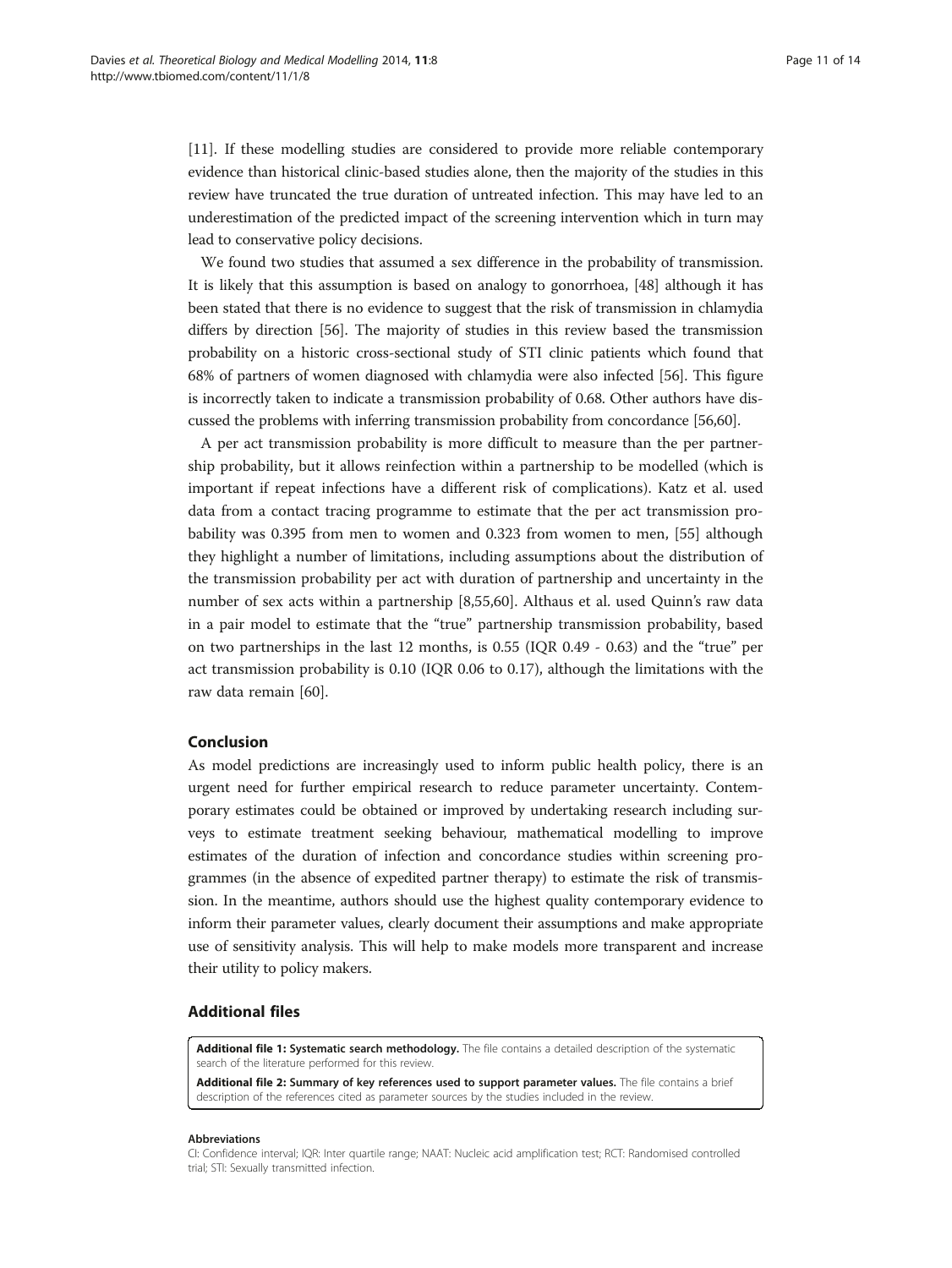#### <span id="page-11-0"></span>Competing interests

BD and HW are currently working on an ECDC project to review Chlamydia Control Guidance. SA and KT declare that they have no competing interests.

#### Authors' contributions

BD was responsible for the study concept. BD and SA conducted the initial literature search, extracted information from the included studies and co-wrote the first draft. All authors contributed to the interpretation of the data and critical review of the manuscript. All authors read and approved the final version for publication.

#### Authors' information

BD, MB BChir MA MPH MFPH is a Clinical Research Fellow; SA, BA Hons MSc is a Research Assistant; KT, PhD is a Senior Lecturer; HW, MB ChB MSc PhD FRCP FFPH is Professor of Public Health. Bethan Davies and Sarah-Jane Anderson are joint-first authors.

#### Acknowledgements

BD is funded by an MRC Population Health Scientist Fellowship; SA is funded by the Wellcome Trust; KT is funded by NIHR PDF Fellowship 09055; HW receives funding from the Imperial NIHR Biomedical Research Centre.

#### Author details

<sup>1</sup>School of Public Health, Imperial College London, St Mary's Campus, Praed Street, London W1 2PG, UK. <sup>2</sup>School of Social and Community Medicine & School of Clinical Veterinary Science, University of Bristol, Bristol BS8 2PS, UK.

Received: 11 November 2013 Accepted: 18 January 2014 Published: 30 January 2014

#### References

- 1. NCSP: National Chlamydia screening programme. 2013. [cited 2013 07/06/2013]; Available from: <http://www.chlamydiascreening.nhs.uk/ps/>.
- 2. ECDC. ECDC Guidance: Chlamydia Control in Europe. Stockholm: European Centre for Disease Prevention and Control 2009; 2009.
- 3. Gottlieb SL, Berman SM, Low N: Screening and treatment to prevent sequelae in women with Chlamydia trachomatis genital infection: how much do we know? J Infect Dis 2010, 201(Suppl 2):S156-S167.
- 4. Kretzschmar M, et al: Comparative model-based analysis of screening programs for Chlamydia trachomatis infections. Am J Epidemiol 2001, 153(1):90–101.
- 5. Low N, et al: Epidemiological, social, diagnostic and economic evaluation of population screening for genital chlamydial infection. Health Technol Assess 2007, 11(8):iii-iv. ix-xii, 1-165.
- 6. Welte R, et al: Costs and effects of chlamydial screening: dynamic versus static modeling. Sex Transm Dis 2005, 32(8):474–483.
- 7. Anderson RM, RM: Infectious Diseases of Humans: Dynamics and Control. Oxford, UK: Oxford University Press; 1991.
- 8. Althaus CL, et al: Transmission of Chlamydia trachomatis through sexual partnerships: a comparison between three individual-based models and empirical data. J R Soc Interface 2012, 9(66):136-146.
- 9. Geisler WM: Duration of untreated, uncomplicated Chlamydia trachomatis genital infection and factors associated with chlamydia resolution: a review of human studies. *J Infect Dis* 2010, 201(Suppl 2):S104–S113.
- 10. Kretzschmar M, et al: Predicting the population impact of chlamydia screening programmes: comparative mathematical modelling study. Sex Transm Infect 2009, 85(5):359–366.
- 11. Althaus CL, et al: Transmission dynamics of Chlamydia trachomatis affect the impact of screening programmes. Epidemics 2010, 2(3):123–131.
- 12. Roberts TE, et al: Screening for Chlamydia trachomatis: a systematic review of the economic evaluations and modelling. Sex Transm Infect 2006, 82(3):193–200. discussion 201.
- 13. Herzog SA, et al: Describing the progression from Chlamydia trachomatis and Neisseria gonorrhoeae to pelvic inflammatory disease: systematic review of mathematical modeling studies. Sex Transm Dis 2012, 39(8):628–637.
- 14. Adams EJ, Turner KM, Edmunds WJ: The cost effectiveness of opportunistic chlamydia screening in England. Sex Transm Infect 2007, 83(4):267-274. discussion 274-5.
- 15. Andersen B, et al: Prediction of costs, effectiveness, and disease control of a population-based program using home sampling for diagnosis of urogenital Chlamydia trachomatis infections. Sex Transm Dis 2006, 33(7):407–415.
- 16. de Vries R, et al: Cost-utility of repeated screening for chlamydia trachomatis. Value Health 2008, 11(2):272-274.
- 17. de Vries R, et al: Systematic screening for Chlamydia trachomatis: estimating cost-effectiveness using dynamic modeling and Dutch data. Value Health 2006, 9(1):1–11.
- 18. Gillespie P, et al: The cost and cost-effectiveness of opportunistic screening for Chlamydia trachomatis in Ireland. Sex Transm Infect 2012, 88(3):222–228.
- 19. Roberts TE, et al: Cost effectiveness of home based population screening for Chlamydia trachomatis in the UK: economic evaluation of chlamydia screening studies (ClaSS) project. Br Med J 2007, 335(7614):291-294A.
- 20. Tuite AR, et al: Estimation of the burden of disease and costs of genital Chlamydia trachomatis infection in Canada. Sex Transm Dis 2012, 39(4):260–267.
- 21. Townshend JRP, Turner HS: Analysing the effectiveness of Chlamydia screening. J Oper Res Soc 2000, 51(7):812–824.
- 22. Welte R, et al: Cost-effectiveness of screening programs for Chlamydia trachomatis: a population-based dynamic approach. Sex Transm Dis 2000, 27(9):518–529.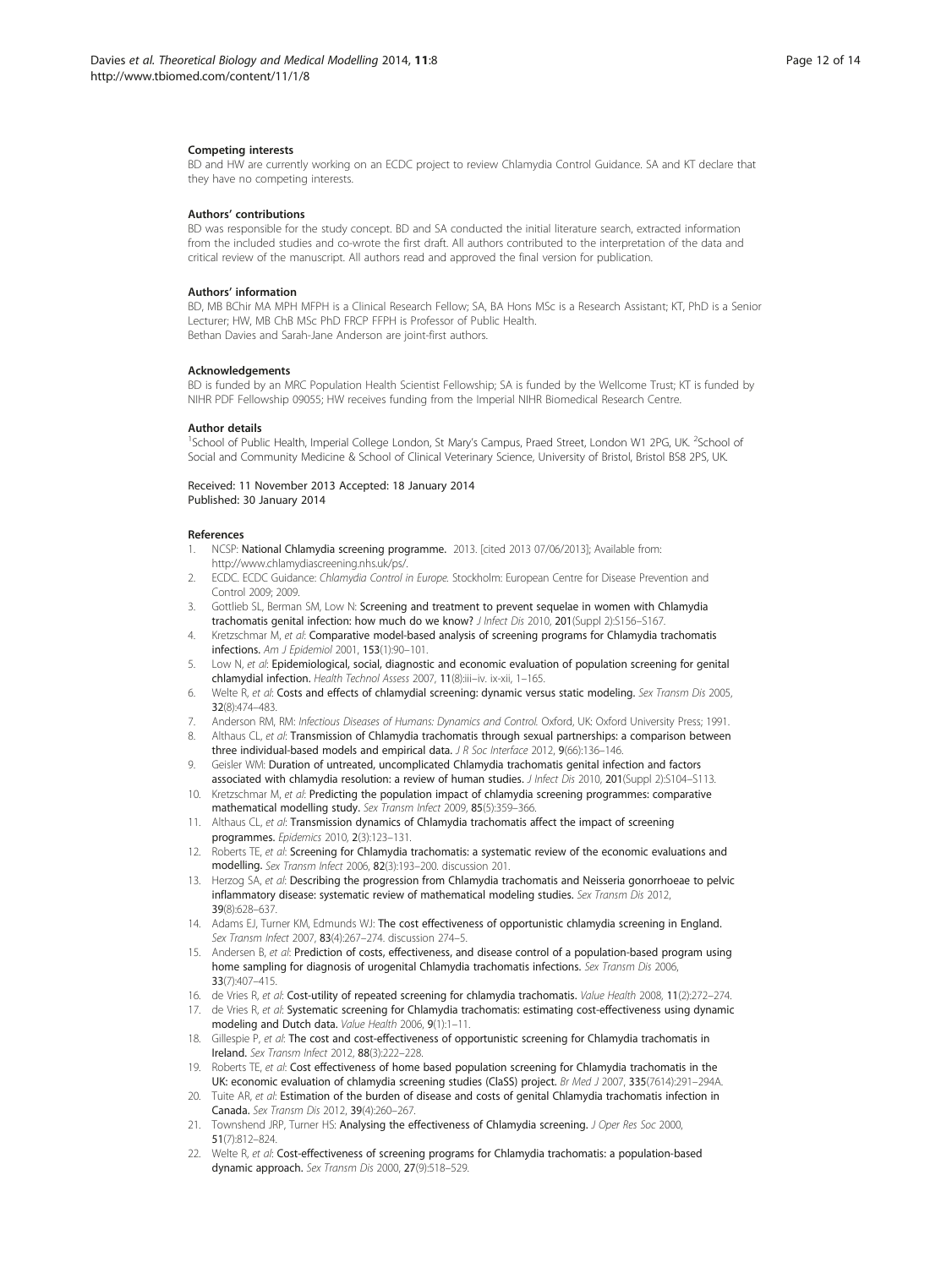- <span id="page-12-0"></span>23. Fisman DN, et al: The Philadelphia high-school STD screening program: key insights from dynamic transmission modeling. Sex Transm Dis 2008, 35(11):S61–S65. doi:10.1097/OLQ.0b013e3181802822.
- 24. Turner KM, et al: Developing a realistic sexual network model of chlamydia transmission in Britain. Theor Biol Med Model 2006, 3:3.
- 25. Golden MR, et al: Partner notification for HIV and STD in the United States: low coverage for gonorrhea, chlamydial infection, and HIV. Sex Transm Dis 2003, 30(6):490–496.
- 26. Tao G, Tian LH, Peterman TA: Estimating Chlamydia screening rates by using reported sexually transmitted disease tests for sexually active women aged 16 to 25 years in the United States. Sex Transm Dis 2007, 34(3):180–182.
- 27. Turner CF, et al: Untreated gonococcal and chlamydial infection in a probability sample of adults. JAMA 2002, 287(6):726–733.
- 28. Cates W Jr, Wasserheit JN: Genital chlamydial infections: epidemiology and reproductive sequelae. Am J Obstet Gynecol 1991, 164(6 Pt 2):1771–1781.
- 29. Hillis S, et al: New opportunities for Chlamydia prevention applications of science to public-health practice. Sex Transm Dis 1995, 22(3):197–202.
- 30. Hossain A: Chlamydia-trachomatis infections. Int J Gynecol Obstet 1989, 29(2):107-115.
- 31. Maurice J: Ubiquitous parasites: Chlamydial infections now commonest sex-transmitted disease. Int Health Mag 1983, 3:19.
- 32. Schachter JM, Sweet RL, et al: Control of Chlamydia: a role for every clinician who sees sexually active patients. J Clin Out Manag 1997, 4:60-73.
- 33. Rahm VA, et al: Asymptomatic carriage of Chlamydia-trachomatis-a study of 109 teenage girls. EurJ Sex Transm Dis 1986, 3(2):91–94.
- 34. Zimmerman HL, et al: Epidemiologic differences between chlamydia and gonorrhea. Am J Public Health 1990, 80(11):1338–1342.
- 35. Adams EJ, et al: Chlamydia trachomatis in the United Kingdom: a systematic review and analysis of prevalence studies. Sex Transm Infect 2004, 80(5):354–362.
- 36. Johnson AM, et al: Sexual behaviour in Britain: partnerships, practices, and HIV risk behaviours. Lancet 2001, 358(9296):1835–1842.
- 37. Genc M, Ruusuvaara L, Mardh PA: An economic-evaluation of screening for Chlamydia-trachomatis in adolescent males. JAMA 1993, 270(17):2057–2064.
- 38. Marrazzo JM, et al: Performance and cost-effectiveness of selective screening criteria for Chlamydia trachomatis infection in women - implications for a national Chlamydia control strategy. Sex Transm Dis 1997, 24(3):131–141.
- 39. van Duynhoven YTHP, et al: Patient referral outcome in gonorrhoea and chlamydial infections. Sex Transm Infect 1998, 74(5):323–330.
- 40. van de Laar MJW, Termorshuizen F, VandenHoek A: Partner referral by patients with gonorrhea and chlamydial infection - case-finding observations. Sex Transm Dis 1997, 24(6):334–342.
- 41. Thelin I, M.P.-A: Contact Tracing in Genital Chlamdial Infection. In Chlamydia Trachomatis in Genital and Related Infections. Edited by M.B. Mardh P-A, Paavonen J. Stockholm, Sweden: Almqvist & Wiksell International; 1982:163–166.
- 42. Westrom L, et al: Chlamydial and gonococcal infections in a defined population of women. Scand J Infect Dis Suppl 1982, 32:157-162.
- 43. Edgardh K, Bygdeman S, Sandstrom E, Backman M: Asymptomatic teenage girls should be tested for chlamydial infection. Lakartidningen 1987, 84:1854–1847.
- 44. Stamm WE, Holmes KK: Chlamydia Trachomatis Infections of the Adult. In Sexually Transmitted Diseases. Edited by Holmes KK. USA: McGraw-Hill; 1990:181–194.
- 45. Stamm WE: Toward control of sexually transmitted chlamydial infections. Ann Intern Med 1993, 119(5):432-434.
- 46. Harrison HR, et al: Cervical Chlamydia trachomatis infection in university women: relationship to history, contraception, ectopy, and cervicitis. Am J Obstet Gynecol 1985, 153(3):244–251.
- 47. Schachter J, S.E, Moncada J: Screening for chlamydial infection is women attending family planning clinics. West J Med 1983, 138:375–379.
- 48. Kretzschmar M, Van Duynhoven Y, Severijnen AJ: Modeling prevention strategies for gonorrhea and Chlamydia using stochastic network simulations. Am J Epidemiol 1996, 144(3):306-317.
- 49. Stamm WE, Cole B: Asymptomatic Chlamydia trachomatis urethritis in men. Sex Transm Dis 1986, 13(3):163-165.
- 50. Golden MR, et al: Duration of untreated genital infections with chlamydia trachomatis: a review of the literature. Sex Transm Dis 2000, 27(6):329–337.
- 51. Korenromp EL, et al: What proportion of episodes of gonorrhoea and chlamydia becomes symptomatic? Int J STD AIDS 2002, 13(2):91–101.
- 52. Buhaug H, et al: Cost-Effectiveness of Testing for Chlamydial Infections in Asymptomatic Women. Med Care 1989, 27(8):833–841.
- 53. van de Laar MJW: Seksueel Overdraagbare Aandoeningen In Nederland. Bilthoven: Rijksinstituut Voor Volksgezondheid En Milieuhygiene; 1993.
- 54. Buhaug H, et al: Should asymptomatic patients be tested for Chlamydia trachomatis in general practice? Br J Gen Pract 1990, 40(333):142–145.
- 55. Katz B: Estimating transmission probabilities for chlamydial infection. Statist Med 1992, 11:565–577.
- 56. Quinn TC, et al: Epidemiologic and microbiologic correlates of Chlamydia trachomatis infection in sexual partnerships. JAMA 1996, 276(21):1737–1742.
- 57. Pitman R, et al: Dynamic transmission modeling: a report of the ISPOR-SMDM modeling good research practices task force working group-5. Med Decis Making 2012, 32(5):712–721.